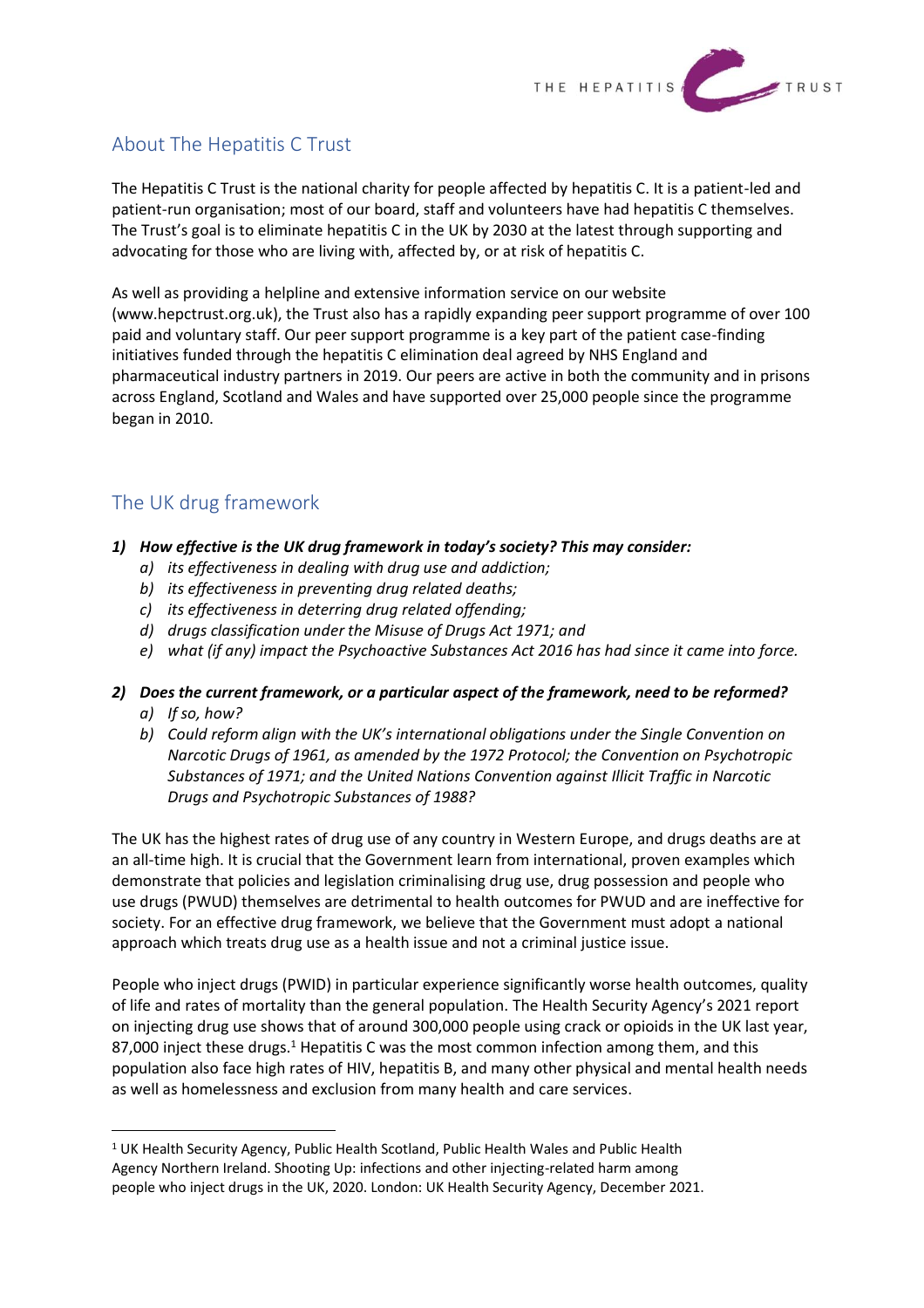

The UK Government is committed to eliminating hepatitis C, as part of the World Health Organization's global elimination programme. Drug use policies focused on criminalisation pose a barrier to hepatitis C elimination by limiting access to harm reduction services and to treatment. Custodial sentences for drug use and possession coupled with the high numbers of PWID who are imprisoned or detained without access to prevention or harm reduction have a damaging impact on hepatitis C care and treatment. These policies further impact people through criminalising their drug use and reinforcing the stigma they suffer, while the prohibition of distributing drug use equipment such as crack pipes poses an obstacle to delivery and uptake of harm reduction services. PWID are also driven away from services due to fear of poor treatment, stigma and/or criminal sanctions, hindering uptake of treatment and prevention initiatives.

While drug use continues to be addressed as a criminal justice issue rather than one of public health, delivery of meaningful preventative interventions to address hepatitis C is greatly impeded. However, promoting health-based interventions – such as blood-borne virus (BBV) testing and treatment, mental support and social support – delivered by people with whom those engaged in drug use can identify – can lead to much greater engagement with services and recovery outcomes.

Without a health-based approach, with necessary evidence-based harm reduction and treatment interventions, it is likely that the health and care of thousands of people across the UK will continue to be compromised, resulting in significant harms and increases in preventable deaths. Interventions including optimal provision of opioid substitution therapy (OST), needle and syringe programmes (NSP), Naloxone distribution and Overdose Prevention Centres (OPCs) are proven to save lives and we believe that policy changes and commissioning guidance can ensure that these programmes are universal and accessible to all PWID.

We believe that in addition to adopting a national approach to substance use based around public health rather than crime, preventing the initiation of drug use should be embedded within a holistic approach to health and wellbeing. However, any such approach must acknowledge and address that not all drug users choose (or need) recovery, and that people can stay healthy and safe during the times they are using drugs is as important as any other intervention.

## UK drug policy

## *5) What is your view on the UK Government's 10-Year Drug Strategy for England and Wales, which was published in December 2021?*

We welcome the Government's commitment to invest £3 billion into their drug strategy.

However, we feel that the strategy has an excessive focus on criminalisation and does not prioritise proven harm reduction approaches and initiatives that would create long term solutions for drug users. Although purporting to accept and adopt all recommendations from Dame Carol Black's review of drugs, there is little evidence that the 10-Year Drug Strategy has implemented one of the three key objectives, to divert "away from the criminal justice system, particularly prison."<sup>2</sup>

<sup>2</sup> Review of drugs part two: prevention, treatment, and recovery, Dame Carol Black, 2021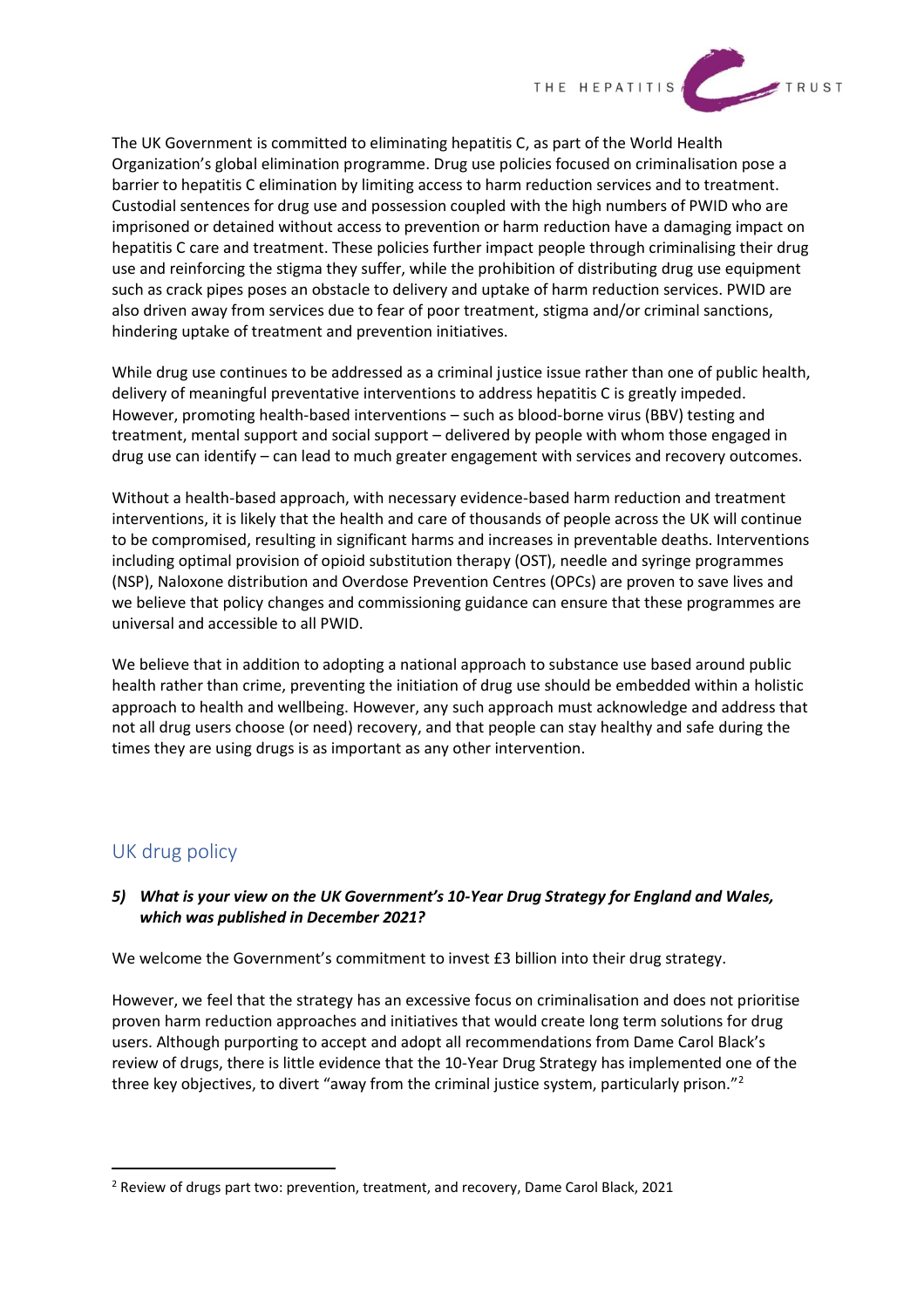

As detailed in our response to question 2, we believe that

drug use must be addressed as an issue of public health, and not solely one of criminal justice. As evidenced in the European Association for the Study of the Liver's policy statement on 'Drug use and global hepatitis C elimination', criminalisation of drug use has far reaching negative effects on sharing of injecting equipment and needle and syringe distribution – both of which are integral to reducing drug harm and eliminating hepatitis C.<sup>3</sup>

As detailed in the strategy, it is evident that Scotland, Northern Ireland and particularly Wales are taking steps to move away from criminal justice-based approaches. We believe that the UK government must learn from the devolved administrations and similarly commit to prioritising harm reduction and safe use of drugs. While the Government's commitment to naxolone provision and needle and syringe programmes in the strategy is very welcome, it is not enough, and must be accompanied by adoption of evidence-based public health measures including improved testing for BBVs, opioid substitution therapy, heroin assisted treatment and overdose prevention centres, as detailed in the following answers.

Although the funding of £3 billion is welcome, we believe that these issues need long term commitment and investment and that three years will not be enough to implement and sustainably establish the changes needed.

## *6) Are there particular policies at national or local level across the four UK nations that have been effective in reducing:*

- *a) drug use,*
- *b) drug related deaths, and/or*
- *c) drug related offending?*

The Hepatitis C Trust's experience – as an organisation that works predominantly with PWID – has been that being cured of hepatitis C is a crucial step for people in taking control of other aspects of their lives, such as addiction and employment. Of course, the health benefits of treating hepatitis C make it a worthwhile intervention in its own right: hepatitis C, like other BBVs, disproportionately affects the injecting drug population and without treatment it can lead to an increased risk of mortality, liver disease, and a myriad of other health problems.

Important approaches in reducing drug-related harm include peer support, needle and syringe programmes, blood-borne virus testing, opioid substitution therapy, and heroin assisted treatment.

#### *Peer support*

Peer support is absolutely vital to re-engaging people in services, and often contributes significantly towards patients' more general recovery. The Hepatitis C Trust's model of peer support sees both our paid staff and volunteer peers – many of whom have personal experience of drug use – deliver hepatitis C educational workshops in drug treatment, homelessness and allied services, during which they use their own story or experience of hepatitis C and drug use to reduce fear and stigma and to encourage testing and take-up of health care and treatment.

Hearing educational messages about harm reduction, hepatitis C prevention and health promotion from people who have shared experiences has an immeasurably greater impact on people than a talk from a healthcare professional. In addition to direct support around hepatitis C, our peers also

<sup>&</sup>lt;sup>3</sup> EASL Policy Statement: Drug use and the global hepatitis C elimination goal, European Association for the Study of the Liver, 2020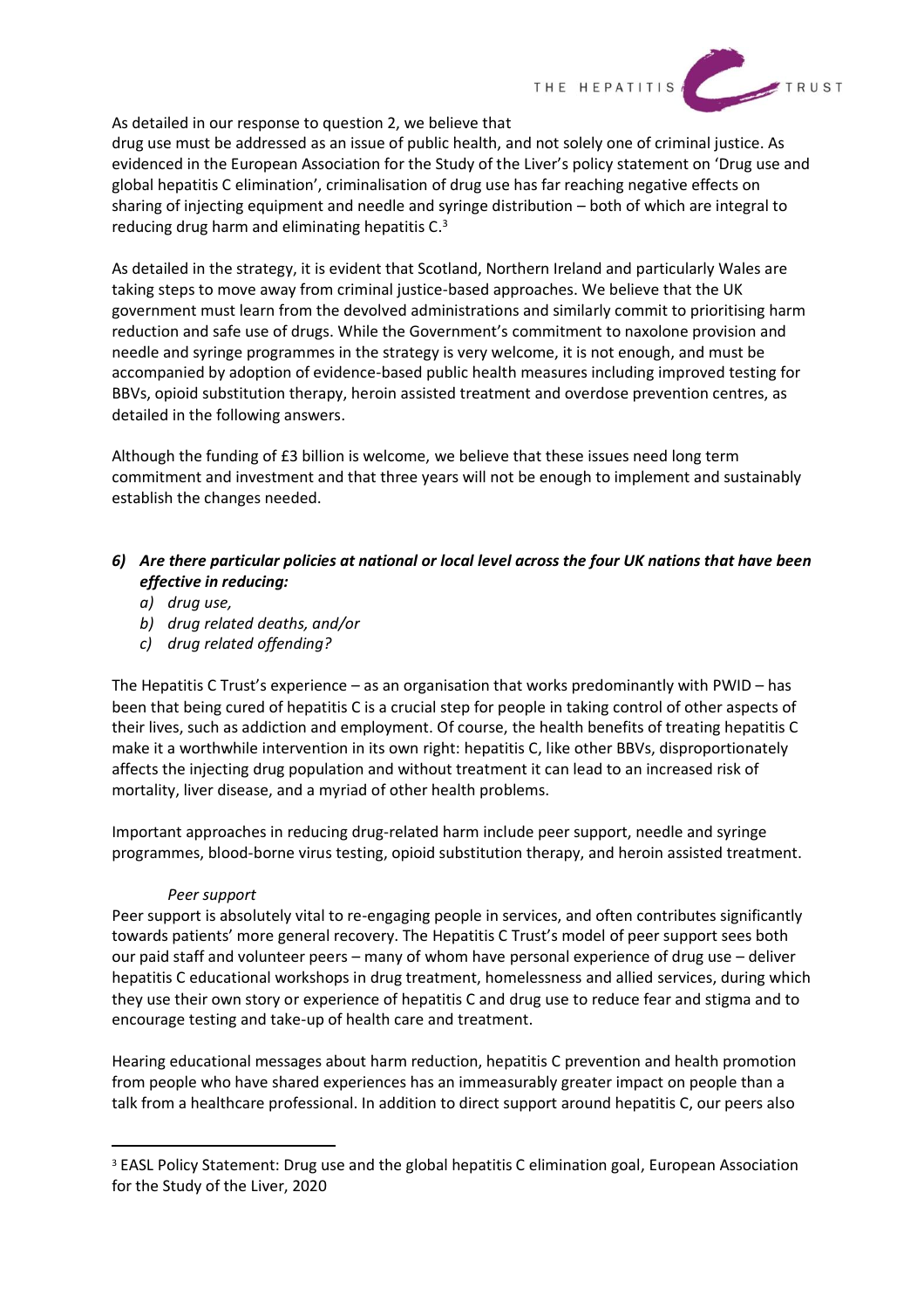

frequently signpost people to other services and offer

safer drug use interventions including needles and syringes, during outreach to homeless and more vulnerable communities.

#### *Needle and syringe programmes*

NSPs are an incredibly effective, low-cost intervention that contribute to reducing drug-related harms and deaths: high NSP coverage, especially alongside the delivery of optimal OST, <sup>4</sup> has been shown countless times to be associated with a reduction in health harms related to drug-taking, including decreasing the risk of hepatitis C acquisition. The World Health Organization's Global Health Sector Strategy on Viral Hepatitis - the strategy guiding the global programme to eliminate viral hepatitis, to which the UK is a signatory – calls for a major increase in provision and availability of sterile needles and syringes, aiming for 300 needles and syringes per person who injects drugs per year by 2030.

However, in Scotland the rate is currently just 54 needles per injecting drug user and in England the data are not currently reported. More important still is that people have enough sterile equipment for every injection attempt, reducing the need to share. UKHSA data from 2022 shows that around a third of people who inject drugs self-reported that they had inadequate needle and syringe provision for their needs, with evidence suggesting an increase in risk behaviour and sharing of injecting equipment during the pandemic.<sup>5</sup> Recent studies have shown that this proportion has grown as COVID-19 has further restricted access to NSP, <sup>6</sup> and that the lockdown has seen significant reductions to harm reduction, treatment, recovery services, and access to peer support.<sup>7</sup>

Low dead space syringes (LDSSs) are particularly effective at reducing the risk of transmitting BBVs during sharing: they reduce the amount of "dead space" left in a needle or syringe once the plunger has been depressed, thereby limiting the residual fluid which may harbour BBVs. Current data suggests only around 58% of NSP sites in the UK provide LDSSs. Public Health England's Hepatitis C in England: 2020 report recommends that LDSSs are scaled up in line with current NICE guidance (PH52) to ensure everyone who needs them receives them<sup>8</sup>.

Finally, recent research by King's College London and the London School of Hygiene and Tropical Medicine has found that, as water is not being provided with NSPs, people are using unsafe water sources including puddles to prepare injections and thereby increasing their risk of serious infections and illness. This was further compounded during lockdowns due to the closure of public toilets. At present, provision of water for injection is fragmented and inconsistent, due to cost and ignorance of the change in the law allowing the supply of 5ml water ampoules in 2012. It is critical that clean water is provided alongside sterile needles and syringes, as stipulated by the poorly publicised amendment to the Medicines Act in 2012, to reduce drug-related harms and deaths.

<sup>4</sup> Needle syringe programmes and opioid substitution therapy for preventing hepatitis C transmission in people who inject drugs, Cochrane Systematic Review, 2017

<sup>5</sup> Hepatitis C in England 2022: Working to eliminate hepatitis C as a public health problem, UKHSA, 2022

<sup>6</sup> The impact of COVID-19 restrictions on needle and syringe programme provision and coverage in England, International journal of Drug Policy, 2020

<sup>7</sup>The impact of COVID-19 on access to harm reduction, substance use treatment and recovery services in Scotland: a qualitative study, BMC Public Health, 2022

<sup>8</sup> Hepatitis C in England 2020: Working to eliminate hepatitis C as a major public health threat, Public Health England, 2020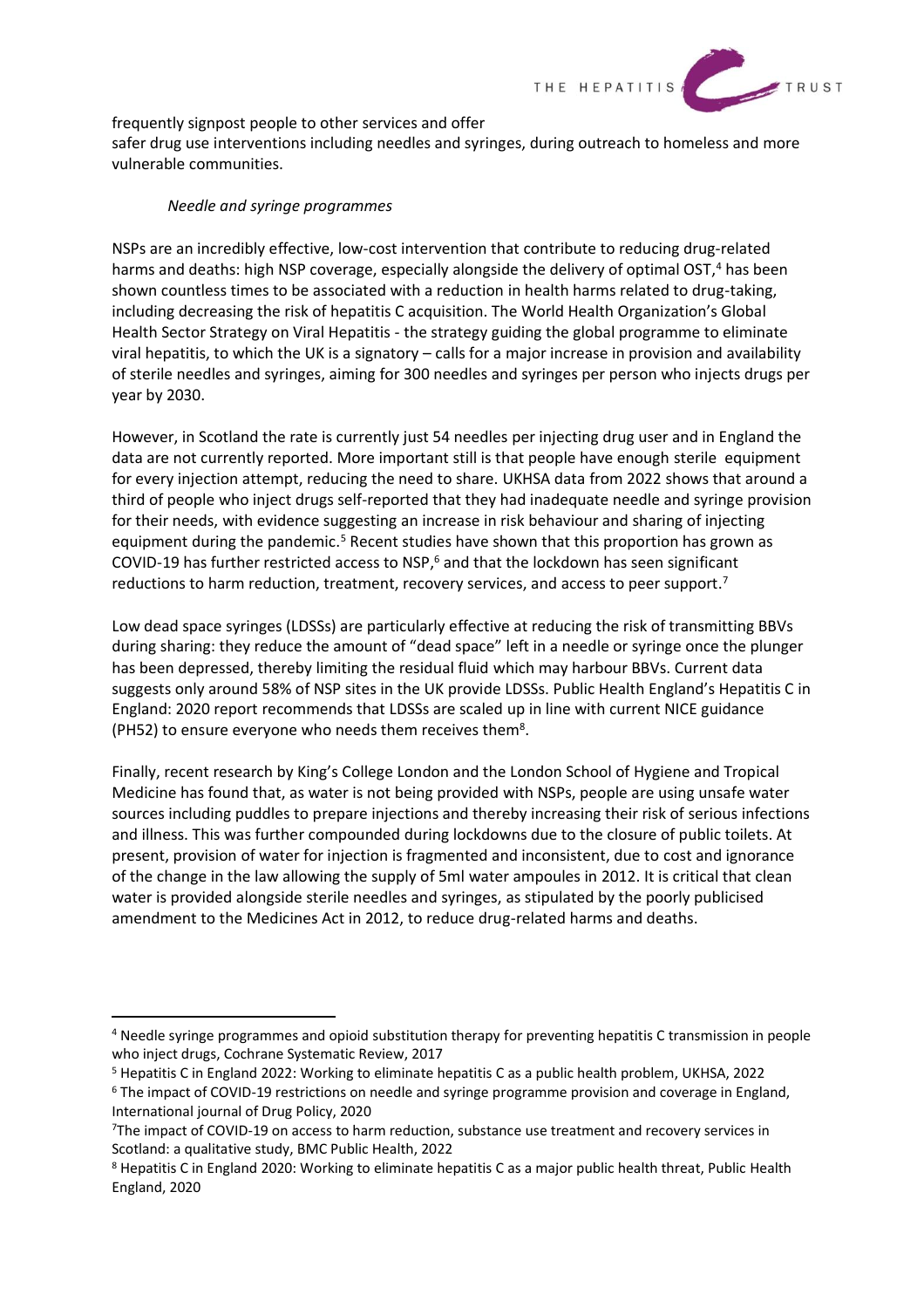

#### *Testing and treatment for blood-borne viruses*

Offering testing and treating people for BBVs, such as hepatitis C and HIV, in settings such as drug services and with the support of peers can lead to increased engagement in services and better recovery outcomes. Crucially, such health-improvement initiatives are also paramount in preventing further spread of such potentially fatal diseases and achieving the UK's target to eliminate hepatitis C by 2030 at the latest.

Hepatitis C, the most common infection among people who inject drugs in the UK, is a preventable and curable BBV. It affects 81,000 people in England, 90% of whom are estimated to have acquired the infection through the sharing of drug-taking equipment, on which the virus can survive for up to three weeks<sup>9</sup>. In its initial stages, hepatitis C has few symptoms, with any that are exhibited often being attributed to other causes, resulting in around half of people infected with the virus being unaware they have it until it begins to seriously impede their liver functions. Without treatment, hepatitis C can lead to fatal cirrhosis and liver cancer.

Given that most new infections are transmitted by the sharing of drug-taking equipment, treating hepatitis C is one way to reduce the rate of transmission. This is currently being tested by researchers at the University of Bristol at a site in Dundee. The project, EPIToPe, will treat around 500 people who inject drugs over two years across multiple sites including the community, prisons, pharmacies and addiction services. It is estimated that this will reduce hepatitis C in people who inject drugs in Dundee from nearly 30% to less than 10%.

A critical part of mass treatment is making it available in the community, in settings at-risk populations already access and without requiring painful and invasive investigations or the capacity for patients to attend multiple appointments. This is already happening in much of the UK but needs more consistent implementation; hepatitis C treatment provision (as well as testing) should be embedded in community drug services.

The UK was not able to meet its target under the WHO hepatitis C elimination strategy to reduce hepatitis C infections by 30% by 2022. Much more must be done if we are to meet the target of an 80% reduction in new infections by 2030, a central part of elimination aims. Identifying people with hepatitis C through testing in drug treatment services and outreach work, and going on to support them through to treatment, is critical to reducing drug-related harms and deaths.

## *Opioid substitution therapy*

Opioid substitution therapy (OST) is a highly effective alternative to injecting drug use and can help to reduce the transmission of BBVs such as hepatitis C and HIV. Expert witnesses questioned during the All-Party Parliamentary Group on Liver Health's inquiry into eliminating hepatitis C in England (supported by The Hepatitis C Trust as the group's secretariat) reported that funding pressures in drug treatment services were preventing staff from encouraging and supporting patients onto OST. Anecdotal evidence indicates that pressure on workers to get people through treatment quickly, with an emphasis on abstinence-based recovery, is still the case, undermining national clinical

<sup>9</sup>Hepatitis C in the UK 2020: Working to eliminate hepatitis C as a major public health threat, Public Health England, 2020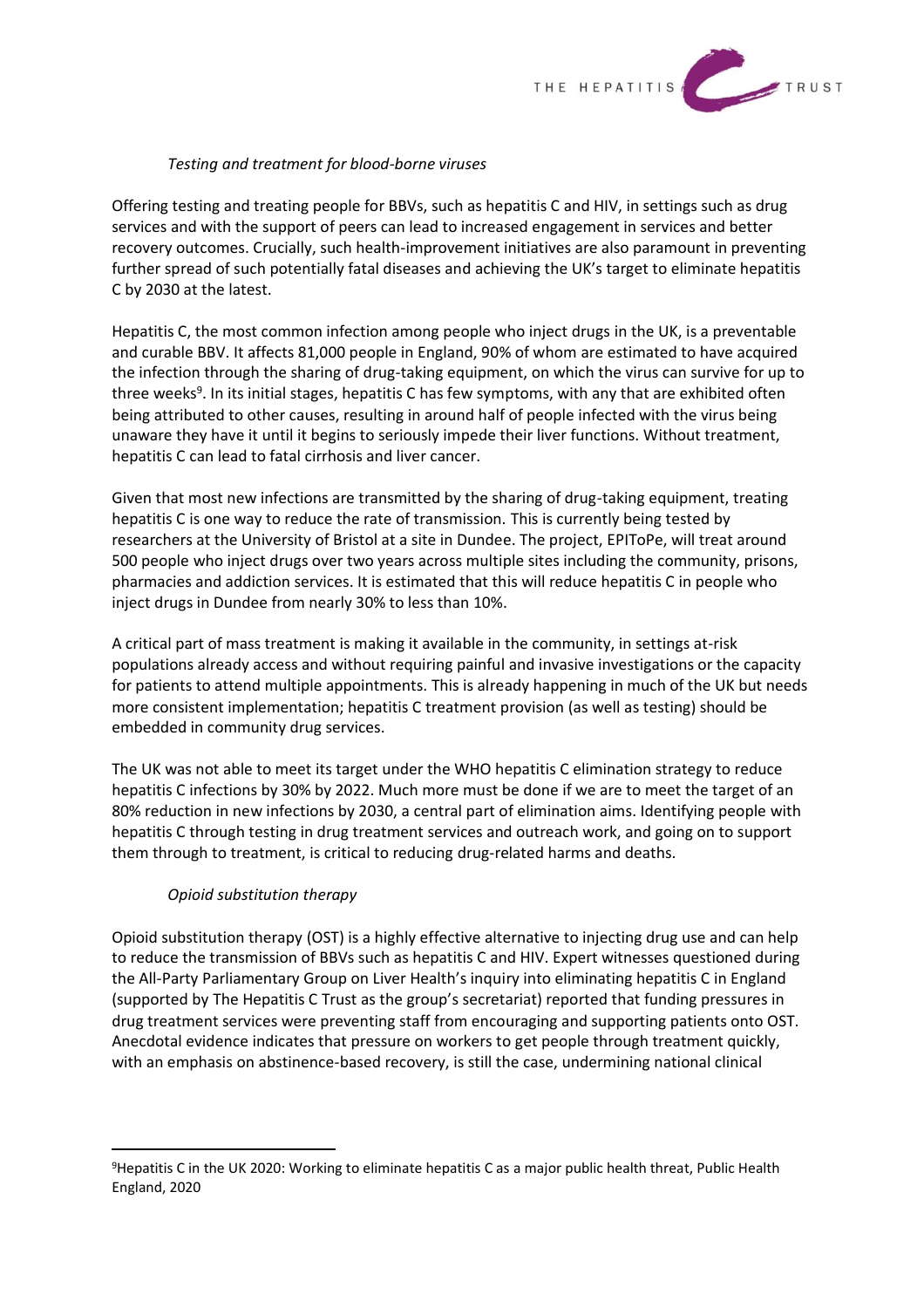

guidance that describes how evidence-based treatment

interventions and optimal prescribing are required to reduce drug-related harms and provide a bedrock for effective recovery<sup>10 11</sup>.

As a more effective way of transitioning away from injecting drug use for many people and a means of reducing infectious disease transmission, OST should be made available to all who need it. Estimates are currently under development by Public Health England to offer a robust picture of the proportion of people who inject drugs who are on OST in England.

### *Heroin Assisted Treatment*

Randomised controlled trails have shown Heroin Assisted Treatment (HAT) is effective at engaging people in treatment, reducing polydrug use, reducing reoffending, and reducing injecting-related harms<sup>12</sup>. In Middlesbrough, a city with opiate/crack cocaine use four times greater than the national average, a pilot HAT facility was established last year, offering people addicted to heroin doses of medical-grade heroin twice a day. As well as giving people a safe environment in which to take drugs and thereby reduce the risk of overdosing, the facility also acts as a signposting service, helping people to access support for other areas of their lives such as employment and housing. As results come out from the Middlesbrough pilot, the Government should consider opening HAT facilities in other areas with high drug use.

## The impact of drug use in the UK

## *7) What is the impact of drug use? In particular, on:*

- *a) drug users and their loved ones;*
- *b) local communities and wider society;*
- *c) the economy.*

Drug use in the UK is the highest of any country in Western Europe, and PWID experience substantially worse health outcomes than the general population. Drug-related deaths are at an alltime high with a 3.8% increase in deaths related to drug poisoning registered in England and Wales and a 5% increase in Scotland in 2020. Both fatal and non-fatal overdose have also increased in the UK. PWID are particularly susceptible to high levels of morbidity and mortality. Health harms from drug use, including BBVs, infections and overdoses, are amplified for PWID due to the existence of structural barriers in accessing prevention, care and treatment services.

Following a hepatitis C diagnosis, people can be left scared and isolated as a result of a basic lack of information or misinformation about HCV, how it can be treated, the impact on their personal lives and how it may affect the lives and relationships of those around them. The impact of an HCV infection can be catastrophic, leading to physical and mental ill health and far-reaching negative effects on many aspects of patient lives. As a blood-borne virus that predominantly infects the cells

 $10$  Methadone and buprenorphine for the management of opioid dependence: Technology appraisal guidance, NICE, 2007

<sup>&</sup>lt;sup>11</sup> Drug misuse and dependence: UK guidelines on clinical management, Clinical Guidelines on Drug Misuse and Dependence Update 2017 Independent Expert Working Group, 2017

<sup>&</sup>lt;sup>12</sup> Supervised injectable heroin or injectable methadone versus optimised oral methadone as treatment for chronic heroin addicts in England after persistent failure in orthodox treatment (RIOTT): a randomised trial, The Lancet, 2010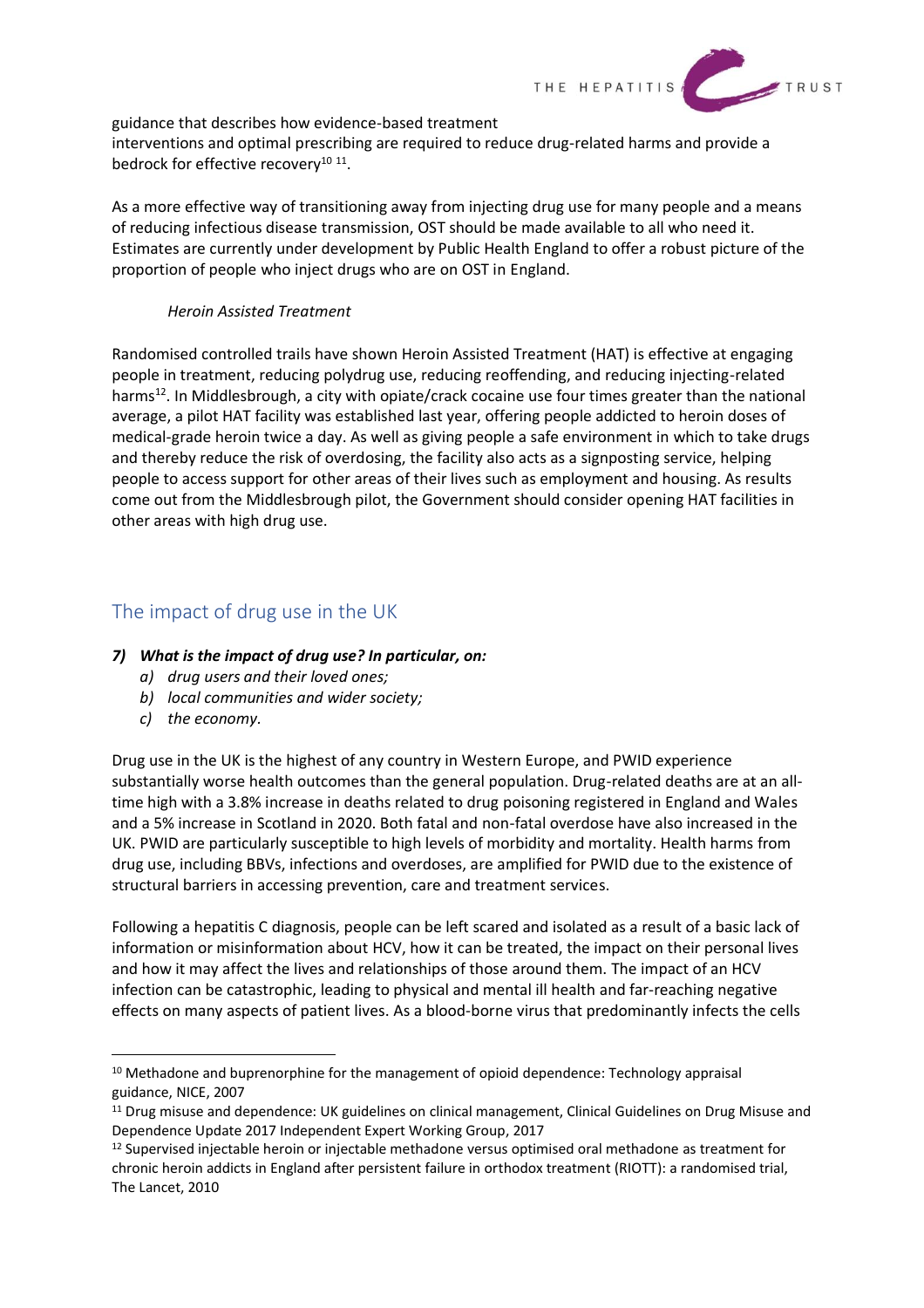

of the liver, HCV can result in inflammation and significant

damage. It can also affect the liver's ability to perform its essential functions. Globally 25% of hepatocellular carcinoma (HCC or liver cancer) is thought to be attributable to the hepatitis C virus (HCV).

Studies suggest that chronic infection with hepatitis C will almost invariably result in cirrhosis. The time that this takes varies. From those who develop a chronic or long-term infection (between 70- 80% of those infected with hepatitis C) around 20-30% will develop cirrhosis within 20 years. For some it may be quicker while for others it may take up to sixty years, meaning they will probably die of unrelated causes first.

Cirrhosis is categorised in two stages depending on the extent to which the liver has become damaged. Compensated cirrhosis is when the liver is still able to cope with the damage and continues to carry out most (or even all) of its functions. Decompensated cirrhosis is when the liver is unable to cope and is no longer functioning.

Although it has always been regarded as a liver disease - 'hepatitis' means 'inflammation of the liver' - recent research has shown that the hepatitis C virus (HCV) affects a number of other areas of the body. These can include the digestive system, the lymphatic system, the immune system and the brain. In addition to the effects on the liver it is now clear that HCV also causes a variety of other symptoms, including:

- Chronic fatigue,
- Aches and pains**,**
- Pains in the upper part of the abdomen**,**
- Dry eyes, irritable bowel and irritable bladder**.**

Due to its contagious nature, its association with injecting drug use, and the widespread misinformation from lack of awareness; hepatitis C is a widely stigmatised disease that can affect all areas of patients' lives. Injecting drug users who contract hepatitis C often report experiencing high levels of stigma, which can have the effect of contributing to exclusion from society. This stigma can also lead to loss of income, financial instability, housing insecurity, isolation and depression.

Moreover, the lack of awareness of hepatitis C among patients and members of the public can lead to patients feeling ashamed and unable to confide in others. This is further compounded by the lack of awareness among some health professionals, which can have the undue consequence of incorrect or poor-quality advice, late diagnosis, and less access to testing, treatment and primary care.

## International comparisons

- *8) Are there laws, policies or approaches adopted in other countries that have been effective in reducing:*
	- *a) drug use,*
	- *b) drug related deaths, and/or*
	- *c) drug related offending?*
- *9) If so, could they reasonably be expected to work in the UK?*

*Decriminalisation*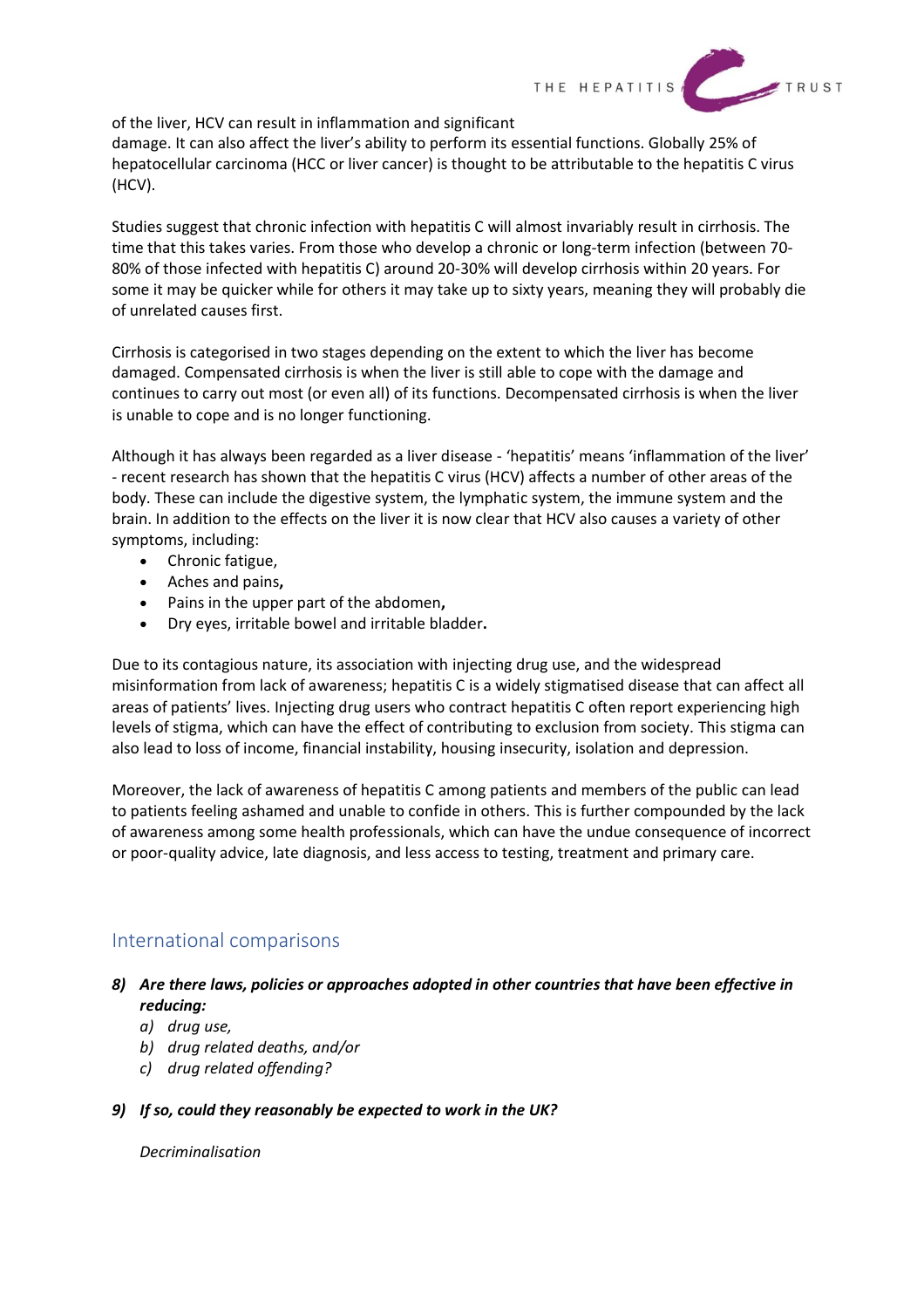

#### Decriminalisation of drug use is developing in many

countries, with the example of Portugal – which decriminalised all drugs is 2001 – particularly well known. The years following the reform saw reduced levels of harmful drug use, particularly injecting, and concomitant falls in hepatitis C, HIV and hepatitis B infections. Overdose deaths also declined. Although the reasons for this may be complex, evidence from this and other countries including decriminalisation of cannabis use in the United States consistently indicates that drug use does not increase with decriminalisation, whilst drug harms tend to fall, and criminal justice systems can incur significant financial savings. 13, 14

#### *Harm reduction*

Overdose Prevention Centres (also known as Drug Consumption Rooms) are legally sanctioned facilities where people can use illicit drugs, obtained themselves, under the medical supervision of trained staff. These have been introduced in a number of different countries around the world. A study from 2018 notes 90 such facilities operating in locations across Germany, the Netherlands, Spain, Norway, Luxembourg, Denmark, Greece, France and Switzerland<sup>15</sup>.

The Hepatitis C Trust recently joined with many medical Royal Colleges as well as prominent academic, health and third sector organisations in calling for OPCs to be piloted in the UK. There is over 30 years of evidence to prove that OPCs reduce overdose-related deaths; a reduction in public injecting; improvements in hygiene restricting the transmission of BBVs; and engaging highly marginalised populations with services. Like services offering NSPs, OPCs also offer a critical entry point for interventions focused on recovery from drug use to be delivered, as well as being crucial for raising awareness of BBVs transmitted through the sharing of drug-taking equipment, such as hepatitis C.

Often the first concern about implementing an OPC is that it may lead to an increase in drug use and drug-related crime in the area. However, there is no evidence that the availability of OPCs is associated with an increase in drug use: evidence from a supervised injecting facility in Sydney showed no increase in drug-related crime and the study actually noted a decrease in public injecting and the number of syringes found in the area.

The Home Office has long argued that under current legislation OPCs are illegal and their introduction would require a change to the Misuse of Dugs Act 1971. Yet there have been various exemptions in recent years which demonstrate that ways around the Act are possible. The Loop has been working at festivals around the UK since 2016, testing people's drugs and sharing the contents and potency information with them, as well as giving individualised, confidential advice to reduce drug-related harm. More recently, the Home Office granted a licence for the first time allowing a pilot drug-checking service in North Somerset to be run. This will provide a similar service to the festival testing, with clients able to discover the results of the testing in 10 minutes, during which time they have a conversation with a substance misuse practitioner as part of the harm reduction package. Given this scheme has gained exemption to the Act from the Home Office, it should be possible for a similar arrangement to be made regarding OPCs.

<sup>&</sup>lt;sup>13</sup> Scheim AI, Maghsoudi N, Marshall Z, et al. Impact evaluations of drug decriminalisation and legal regulation on drug use, health and social harms: a systematic review. BMJ Open 2020;10:e035148. doi:10.1136/ bmjopen-2019-035148

<sup>14</sup> Hughes, CE and Stevens, A. What Can We Learn From The Portuguese Decriminalization of Illicit Drugs. *The British Journal of Criminology.* 2010, Vol. 50, 6, pp. 999-1022

<sup>&</sup>lt;sup>15</sup> Drug consumption rooms: an overview of provision and evidence, EMCDDA, 2018